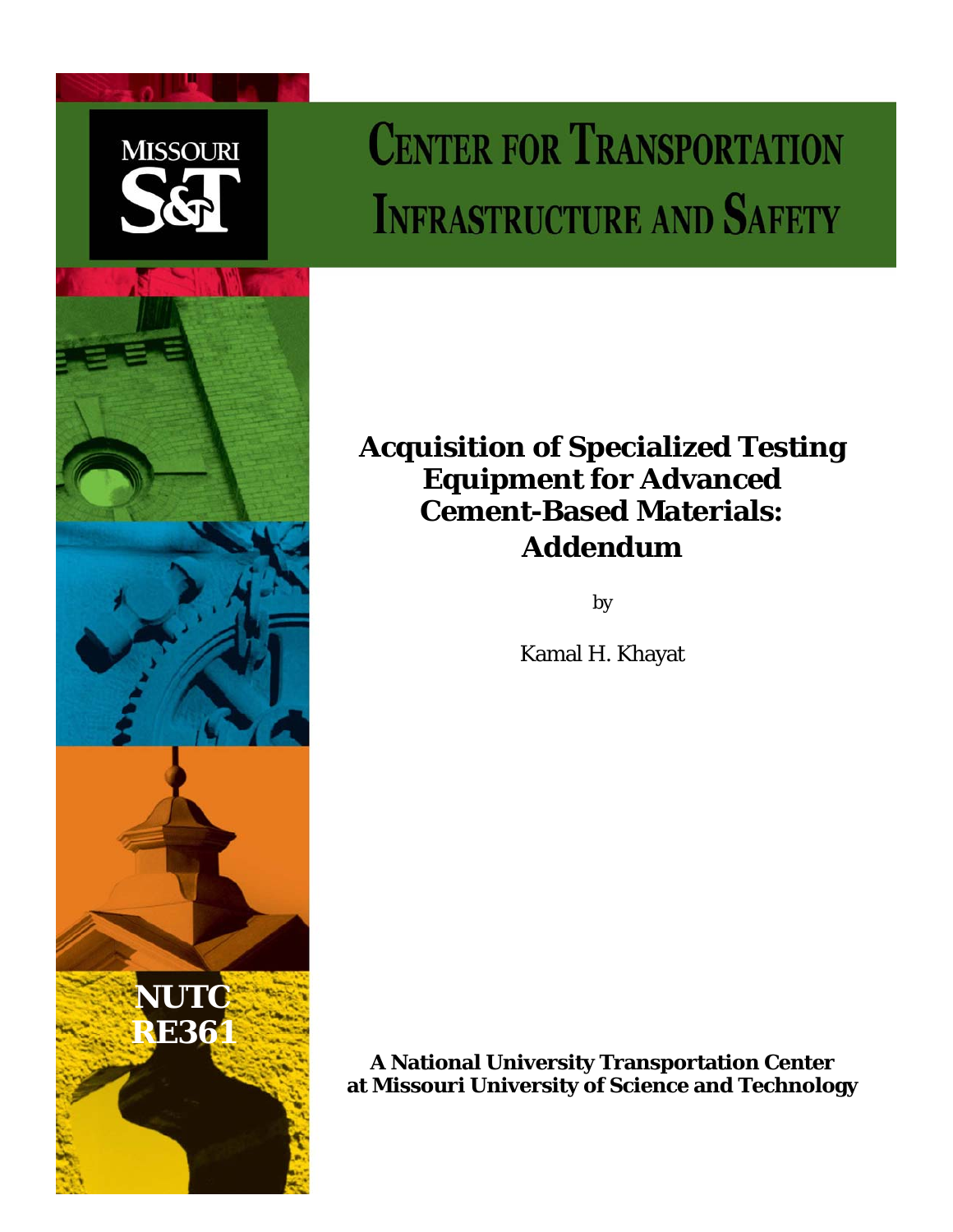### *Disclaimer*

The contents of this report reflect the views of the author, who is responsible for the facts and the accuracy of information presented herein. This document is disseminated under the sponsorship of the Department of Transportation, University Transportation Centers Program and the Center for Transportation Infrastructure and Safety NUTC program at the Missouri University of Science and Technology, in the interest of information exchange. The U.S. Government and Center for Transportation Infrastructure and Safety assumes no liability for the contents or use thereof.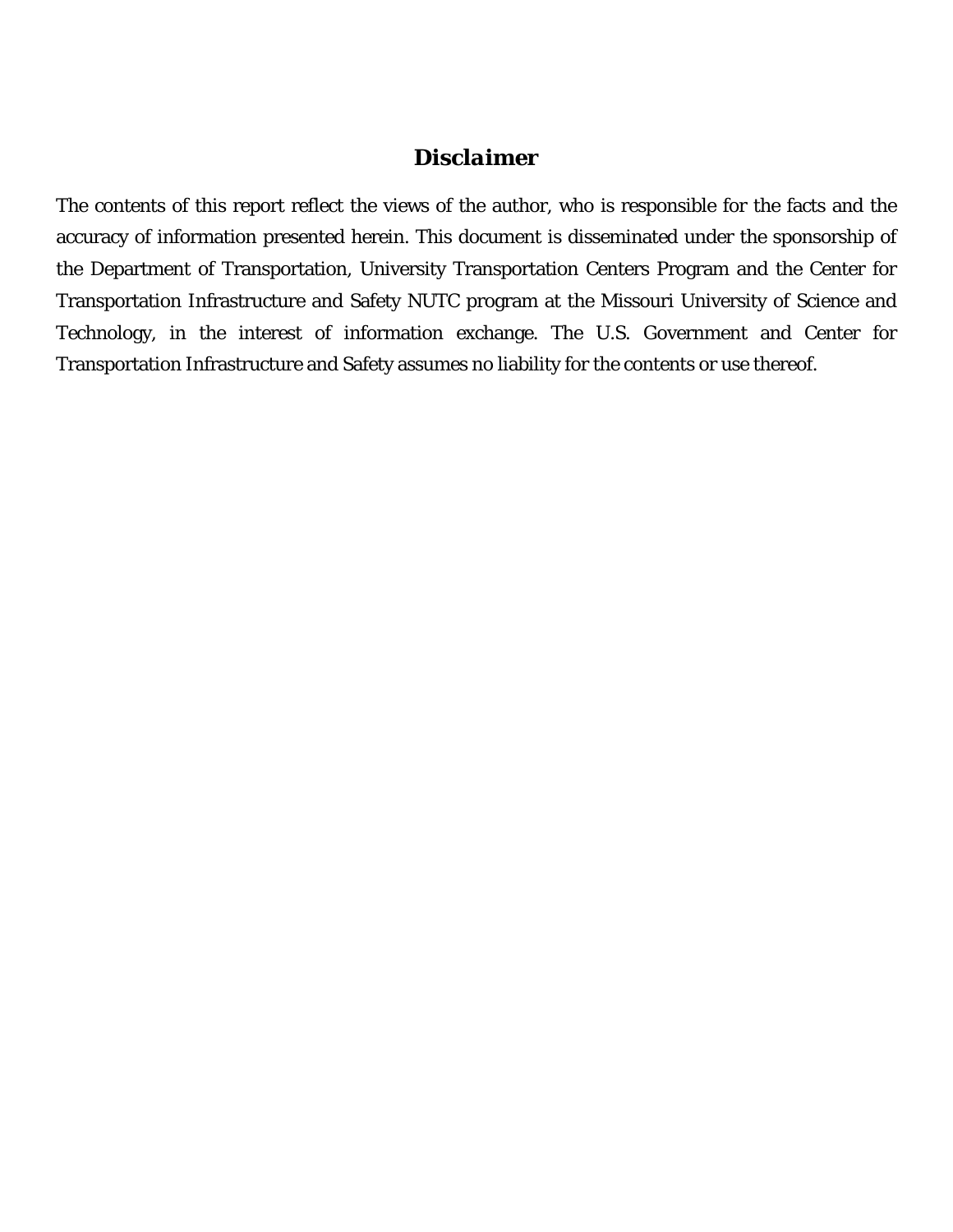| 1. Report No.                                                                                                                                                                                                                                                                               | 2. Government Accession No.                                                                                                                   | 3. Recipient's Catalog No.            |           |
|---------------------------------------------------------------------------------------------------------------------------------------------------------------------------------------------------------------------------------------------------------------------------------------------|-----------------------------------------------------------------------------------------------------------------------------------------------|---------------------------------------|-----------|
| NUTC RE361                                                                                                                                                                                                                                                                                  |                                                                                                                                               |                                       |           |
| 4. Title and Subtitle                                                                                                                                                                                                                                                                       |                                                                                                                                               | 5. Report Date                        |           |
| Acquisition of Specialized Testing Equipment for Advanced Cement-based Materials: Addendum                                                                                                                                                                                                  |                                                                                                                                               | <b>July 2014</b>                      |           |
|                                                                                                                                                                                                                                                                                             |                                                                                                                                               | 6. Performing Organization Code       |           |
| 7. Author/s                                                                                                                                                                                                                                                                                 |                                                                                                                                               | 8. Performing Organization Report No. |           |
| Kamal H. Khayat                                                                                                                                                                                                                                                                             |                                                                                                                                               | Project #00043430                     |           |
| 9. Performing Organization Name and Address                                                                                                                                                                                                                                                 |                                                                                                                                               | 10. Work Unit No. (TRAIS)             |           |
| Center for Transportation Infrastructure and Safety/NUTC program<br>Missouri University of Science and Technology<br>220 Engineering Research Lab<br>Rolla, MO 65409                                                                                                                        |                                                                                                                                               | 11. Contract or Grant No.             |           |
|                                                                                                                                                                                                                                                                                             |                                                                                                                                               | DTRT06-G-0014                         |           |
| 12. Sponsoring Organization Name and Address                                                                                                                                                                                                                                                |                                                                                                                                               | 13. Type of Report and Period Covered |           |
| U.S. Department of Transportation<br>Research and Innovative Technology Administration<br>1200 New Jersey Avenue, SE<br>Washington, DC 20590                                                                                                                                                |                                                                                                                                               | Final                                 |           |
|                                                                                                                                                                                                                                                                                             |                                                                                                                                               | 14. Sponsoring Agency Code            |           |
| 15. Supplementary Notes                                                                                                                                                                                                                                                                     |                                                                                                                                               |                                       |           |
| 16. Abstract<br>The purpose of this addendum is to cover the installation cost associated with several of the specialized pieces of<br>equipment purchased in project 00038844. See report below from Missouri S&T Physical Facilities itemizing the scope of<br>work and associated costs. |                                                                                                                                               |                                       |           |
| 17. Key Words                                                                                                                                                                                                                                                                               | 18. Distribution Statement                                                                                                                    |                                       |           |
| Equipment, infrastructure, installation                                                                                                                                                                                                                                                     | No restrictions. This document is available to the public through the National<br>Technical Information Service, Springfield, Virginia 22161. |                                       |           |
| 19. Security Classification (of this report)                                                                                                                                                                                                                                                | 20. Security Classification (of this page)                                                                                                    | 21. No. Of Pages                      | 22. Price |
| unclassified                                                                                                                                                                                                                                                                                | unclassified                                                                                                                                  | 4                                     |           |

**Technical Report Documentation Page**

Form DOT F 1700.7 (8-72)